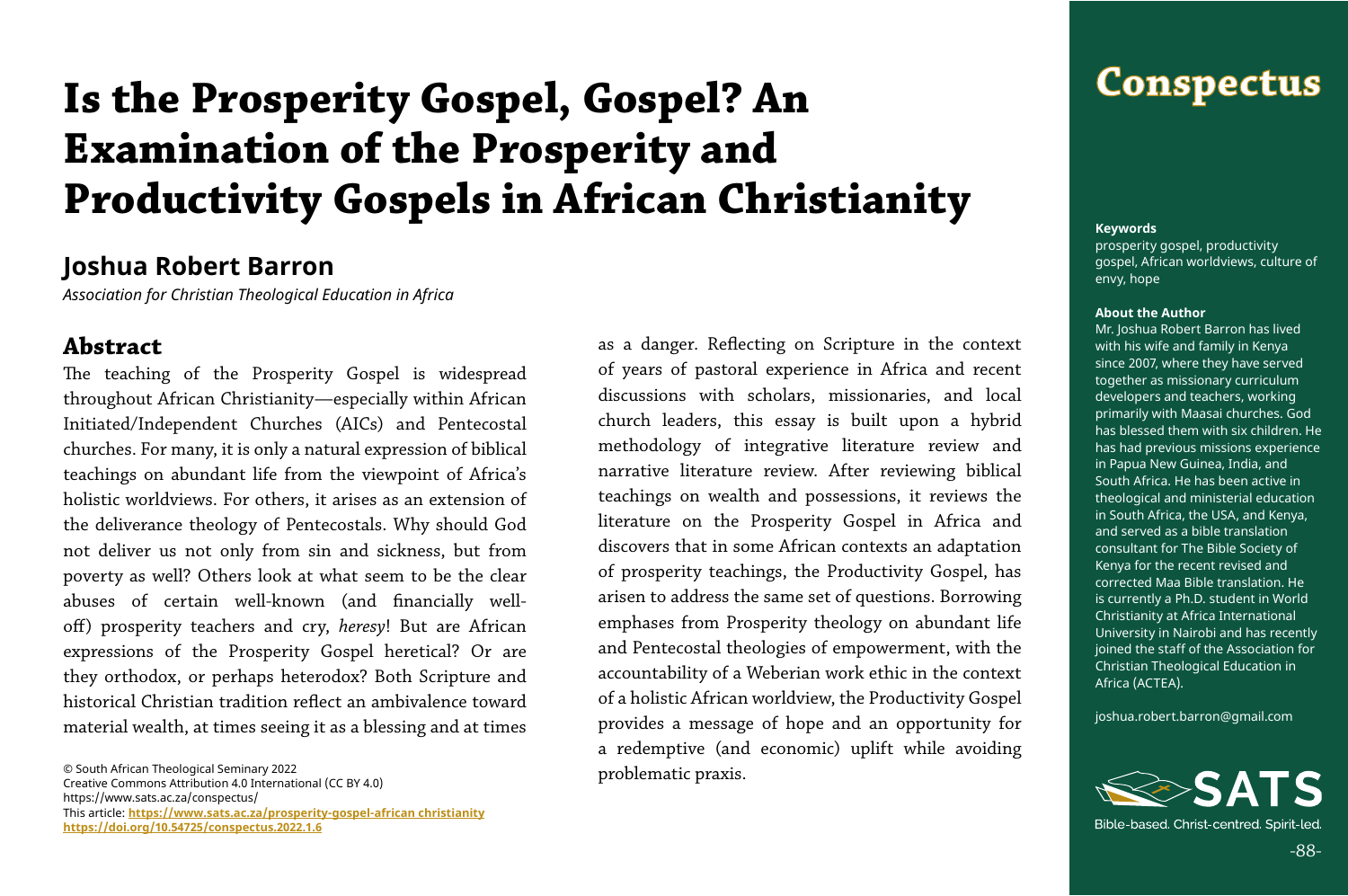#### **1. Introduction**

Prosperity preaching is prevalent throughout Africa, especially within neo-Pentecostal and neo-Charismatic churches. This prosperity teaching is built on a particular interpretation of the biblical promises of abundant life in Christ. "I have come," Jesus says, "so that they may have life, and may have it abundantly" (John 10:10b NET). Most scholars read this as a reference "to eternal life, that is, the life of the coming age which…begins in the present with a divine birth" (Keener 2012, 811). Eternal life is often understood to be merely an eschatological promise—something that will only be realized when Christ returns—and hope for life after death. Although "if in Christ we have hope in this life only, we are of all people most to be pitied" (1 Cor 15:19 ESV), many keenly feel the obverse: if in Christ we have hope in the afterlife only and not also in the present life, we are truly in a pitiable position. However, abundant life in Christ does indeed begin in this life. Because Jesus is the source of life, the "life to the full" which he promises in this verse "refers to everything from the kind of natural exuberance that is suggested by the wine at the Cana wedding to the suggestions in chaps. 5 and 6 of giving life to the dead" (Brodie 1993, 369). While this primarily refers to the quality of life in the Spirit and certainly includes spiritual blessings, it does not necessarily exclude material blessings.

Ordinary African Christians, and especially those whose life is full of economic uncertainty or health concerns, bring a particular set of questions to biblical texts. *If I will not give my child a snake for a fish or a stone for bread, then how much more must the Father delight to give good gifts to us his children? Does God desire to bless or to curse? Does God desire for us to die or to live?* Many African Pentecostals and Charismatics have responded to the questions asked by holistic African worldviews by developing a theology of deliverance. Believing that God can deliver from sin, from demonic influence, from the curses of witchcraft, and from various illnesses and injuries, they

are moved to ask, *cannot God also deliver from poverty?* Or to start from the other side, "If I can't trust God for my money, why would I trust him with my salvation?"1 Obvious biblical answers to these questions have led many to embrace the Prosperity Gospel.

What is the Prosperity Gospel? The phrase "abundant life," taken from John 10:10, is one of the cornerstones of Pentecostal theology in sub-Saharan Africa (Prosén 2020, 307). Building on this verse and OT promises of covenantal blessings, at its most simple the Prosperity Gospel "portrays wealth and riches as a covenant and the fulfilment of the divine promise of God to his people" (Gbote and Kgatla 2014, 1). The words of 2 Corinthians 8:9 are taken literally in a material sense by prosperity teachers: "Jesus was rich but because of you he became poor, so that by his poverty, you may be rich" (Mbamalu 2015, 3). The Prosperity Gospel proclaims that "God wills spiritual and material prosperity for all believers" as an appropriation of "the victory that Christ has won over sin, sickness, curses, poverty and setbacks in life" (Asamoah-Gyadu 2007, 349). Influenced by the "health and wealth" television preachers of North America, the Prosperity Gospel teaches that "a believer has a right to the blessings of health and wealth won by Christ, and he or she can obtain these blessings merely by a positive confession of faith" (Gifford 1998, 39). Because "whoever sows sparingly will also reap sparingly, and whoever sows bountifully will also reap bountifully" (2 Cor 9:6 ESV), "tithes and offerings become instruments of prosperity" (Griffith 2007, 20)—especially, it seems, when given as a "seed of faith" which serves to immediately enrich the prosperity preacher!

**1** So Mike Murdock (b. 1946), an American "Health and Wealth" preacher whose prosperity teachings—especially his development of the "seed giving" idea first popularized by Oral Roberts (1918–2009)—have been particularly influential among African Pentecostal and Charismatic

churches. Quoted in Gifford (2004, 68).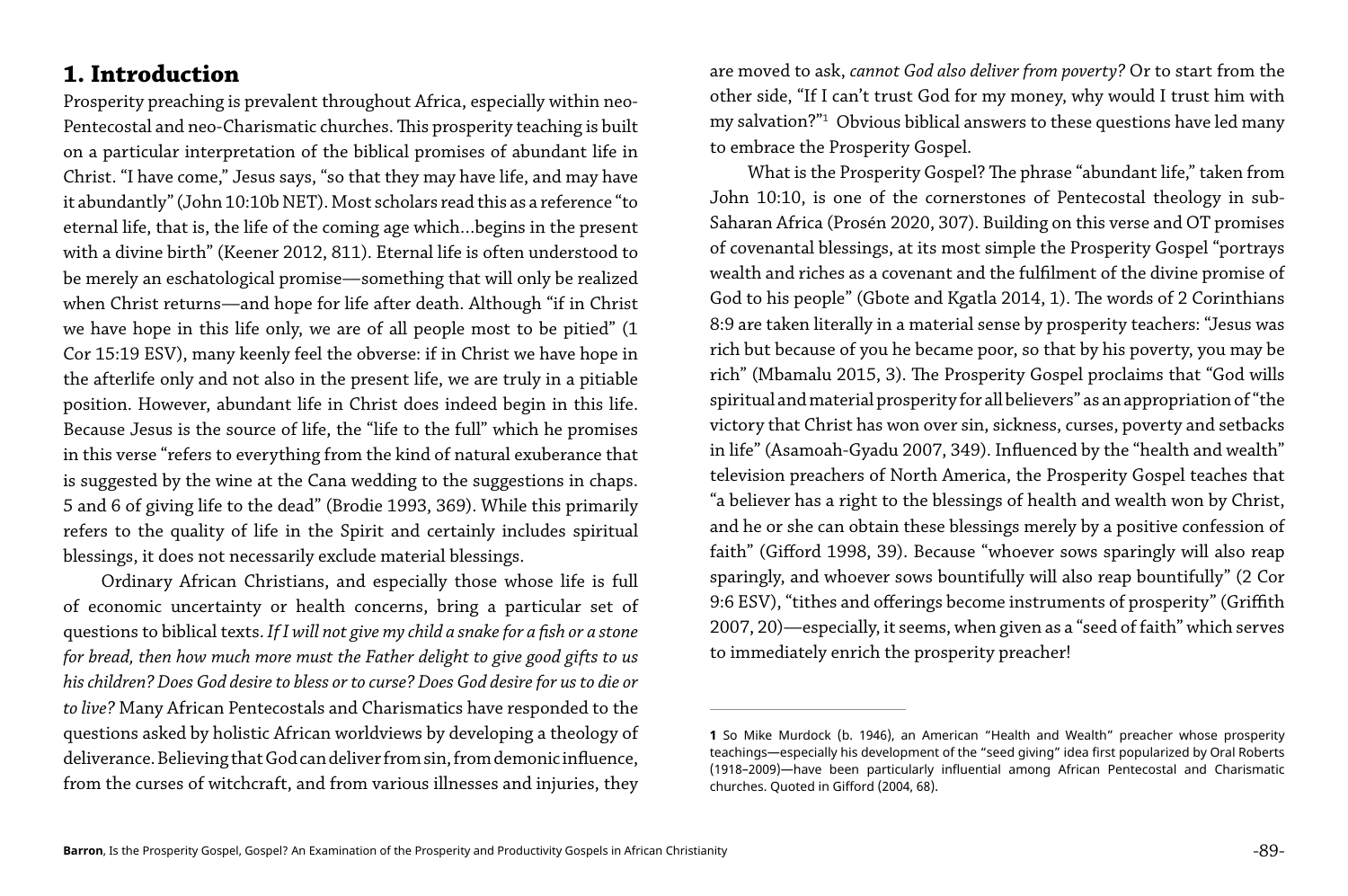But is this teaching truly *gospel*? Or is it just another heresy? Most literature related to the Prosperity Gospel is either written by wholehearted proponents (e.g., David Oyedepo of Nigeria and Duncan Williams of Ghana) or by fierce opponents (e.g., Obadare 2016). Moving beyond the Scylla of salesmanship and the Charybdis of polemics, this essay examines whether, and to what degree, the Prosperity Gospel might be orthodox, heretical, or heterodox. Building on years of teaching pastors and elders in Africa (2000–2001 in South Africa and 2007 to the present in Kenya), and ongoing discussions with fellow academics, missionaries, and African church leaders, I have adopted a methodology which combines the approaches of integrative literature review and narrative literature review. I start by briefly reviewing the biblical teachings on wealth and possessions. Next, I review the literature on prosperity teachings in African Christian contexts and critiques of the Prosperity Gospel. As part of this examination, this essay also explores an offshoot from this form of Christianity known as a "Productivity Gospel." This Productivity Gospel refers to doctrine and praxis that has arisen from within Pentecostal and Charismatic settings in the Global South, with a focus on its African expressions.<sup>2</sup> In conclusion, I will propose that the Productivity Gospel may offer helpful correctives both to the excesses of Prosperity teachings and praxis and also to the limited scope of Western theologies which lack Africa's holistic worldview.

### **2. The Biblical Voice on Wealth and Possessions**

Scripture has much to say about wealth and possessions. Throughout the OT are repeated promises of material blessings. The Promised Land is repeatedly called "a land flowing with milk and honey." One of the names of God is *Yahweh-Yireh* (less accurately rendered "Jehovah Jireh"), Yahwehwho-provides. This covenant promise of Deuteronomy 15:4–5 is striking:

There must, then, be no poor among you. For Yahweh will grant you his blessing in the country which Yahweh your God is giving you to possess as your heritage, only if you pay careful attention to the voice of Yahweh your God, by keeping and practising all these commandments which I am enjoining on you today. (NJB)

But just a few sentences later, the covenant people are told, "Of course, there will never cease to be poor people in the land" (15:11). Proverbs 30:7– 9 offers a prayer for balance:

Two things I ask of you; deny them not to me before I die: Remove far from me falsehood and lying; give me neither poverty nor riches; feed me with the food that is needful for me, lest I be full and deny you and say, "Who is the LORD?" or lest I be poor and steal and profane the name of my God. (ESV)

This ambivalence toward wealth continues in the NT. Jesus affirms that our Father will provide our needs (Matt 6:25–33) but warns—in the previous verse—against trying to serve both God and the pursuit of wealth (v. 24). It is worth noting, of course, that praying for provision for our material needs (Matt 6:11; Luke 11:3) are in no way to be equated with the greedy materialism of building "bigger barns" to store hoarded wealth (Luke

**<sup>2</sup>** As such, this "Productivity Gospel" should not be confused with what has been called the American "gospel" of productivity, which refers to the international politics and economics regarding the perceived superior efficiency of U.S. manufacturing and industry in the years following WW2 when the U.S. had an active interest in rebuilding Europe after the devastation of that war (e.g., see Tiratsoo and Tomlinson 1997).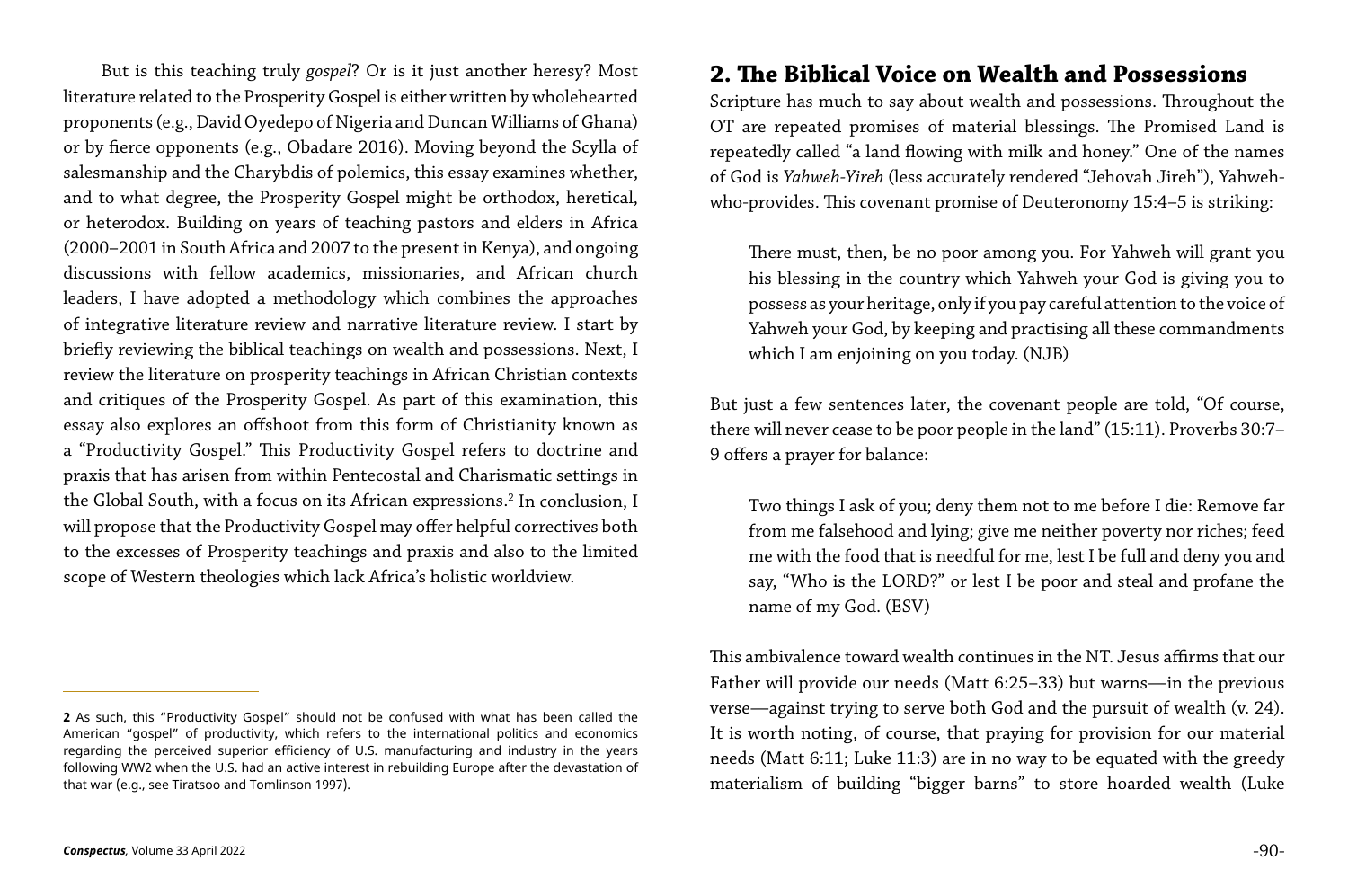12:16–21). Yet Paul could not have learned the secret of being content with plenty (Phil 4:12) if it were wrong to have plenty. Still, Paul has strong words for those who desire to be rich, castigating those who imagine "that godliness is a means of [material] gain" as conceited and ignorant teachers of "a different gospel" (1 Tim 6:3–5):

But godliness with contentment is great gain, for we brought nothing into the world, and we cannot take anything out of the world. But if we have food and clothing, with these we will be content. But those who desire to be rich fall into temptation, into a snare, into many senseless and harmful desires that plunge people into ruin and destruction. For the love of money is a root of all kinds of evils. It is through this craving that some have wandered away from the faith and pierced themselves with many pangs. But as for you, O man of God, flee these things. (1 Tim 6:6–11a ESV)

While prosperity preachers focus on those made wealthy like Abraham, Jacob, David, and Solomon, Hebrews 11:36–39 commends those who were by faith imprisoned, murdered, or destitute; and Hebrews 10:34 encourages those who had joyfully accepted the confiscation of their property. Whereas prosperity preachers treat the *kenosis* of Christ (Phil 2:5–8) as the source of physical riches, the NT does not present the "riches of salvation" as either "exclusively or even chiefly material riches" (Coulibaly 2006, 1407).

Historically, World Christianity has continued this ambivalence regarding material wealth and its spiritual value. In public teaching Christianity has typically renounced excessive wealth while seeking to promote lifestyles of modesty and sacrifice, though of course this has not always been carried out in practice (Ehioghae and Olanrewaju 2015, 74; see also González 2002 and Brown 2012). The message of the Prosperity Gospel, as I will demonstrate below, is admittedly not as nuanced as these biblical and historical voices. It primarily emphasizes passages about blessings.

#### **3. The Prosperity Message**

What is the Prosperity Message emphasis in Christianity? The description given by Nigerian scholar Nwankwo (2001) is worth citing at length. The central tenet of the Prosperity Gospel

is that God has met all the needs of human beings in the suffering and death of Jesus. Every Christian should therefore share in Jesus' victory over sin, death, sickness and poverty. Thus, it is the will of God for people to prosper or succeed in every area of life. Prosperity here includes health, wealth, wholeness. Some elements are strikingly new. • First is the focus on the resurrection and not on the cross; on the fruits of the suffering and death of Jesus rather than on Jesus' call for all to take up their cross and follow him.

- 
- 

• Second is that material poverty is included in what Jesus redeemed humanity from. This means that life of prosperity and comfort is the vocation and destiny of Christians thanks to the Jesus event.

This life of blessedness starts here on earth and reaches consummation in the afterlife. What is needed to activate the divine blessing is faith. This has to be combined with the religious practice of tithing which, according to a particular interpretation of Malachi 3:10–12, is what is needed so that God opens the floodgates of heaven and rains down blessings. The blessings mentioned in the pericope of Malachi include protection against pestilence and increase in the fruitfulness of the land and the vine. This is translated into contemporary values such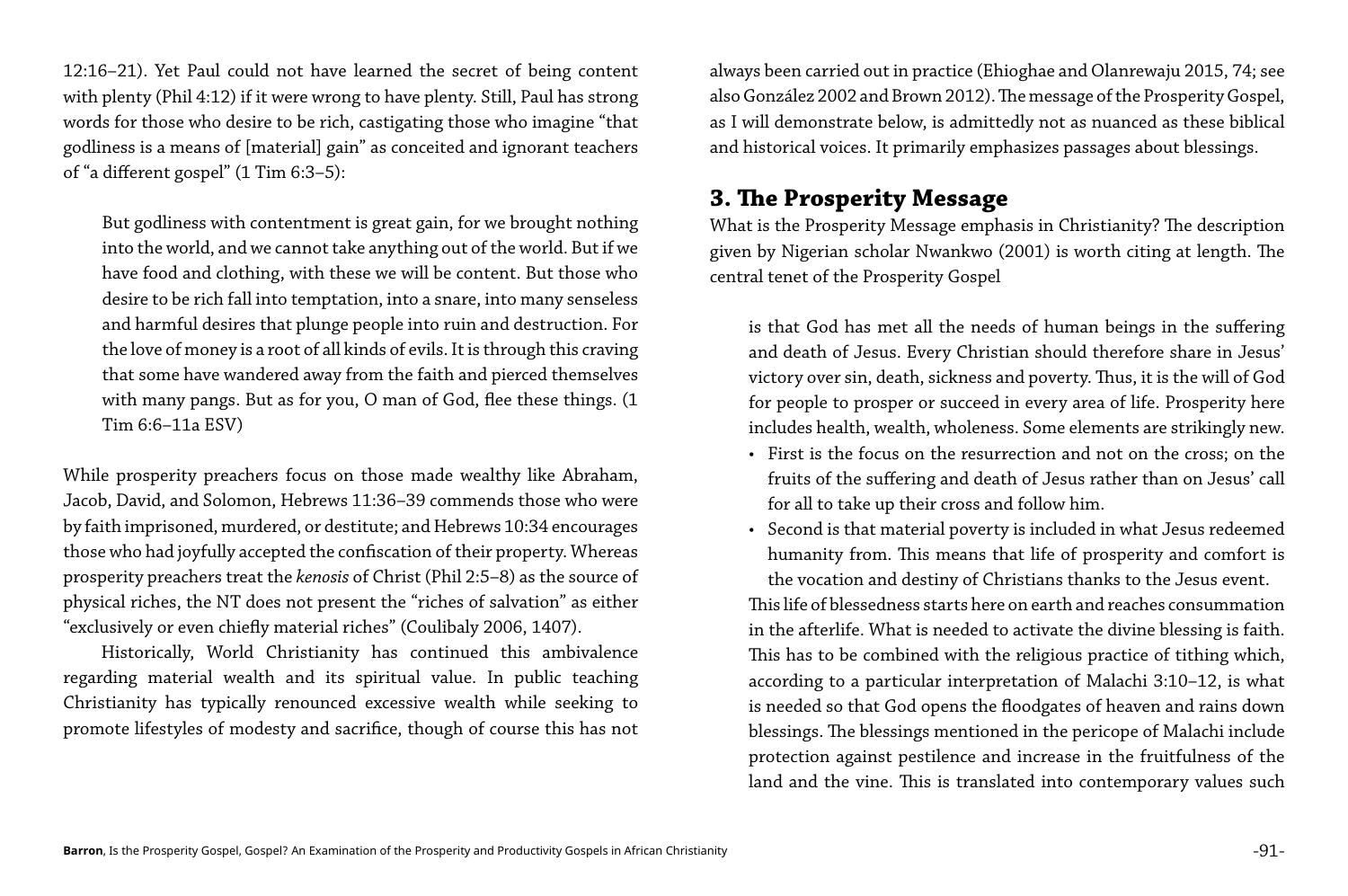as cars, fat bank account, employment, fertility, visa to emigrate, and protection from witchcraft. (Nwankwo 2001, 1)<sup>3</sup>

Thus, if one both has faith and demonstrates that faith through the practice of regular tithing (often accompanied by generous giving), the prosperity preachers proclaim, one is bound to prosper both spiritually and physically. Before moving to a critique of this message, it is worth noting its biblical basis on the power of the resurrection of Christ, the sufficiency of Christ's victory over sin and death for believers in the here and now, and the desire of God to bless God's children.

Does not Jesus tell us that he came that we might have life, and that in abundance? As we remember, Jesus does not here refer to βίος (mere biological life of the body) but ζωή. And he did not say that he came that we might have this abundant life in the distant future after the judgement, that abundant life is the reward for enduring suffering and hardship now. He rather speaks plainly in the present tense–that we may have life even now, and that in abundance.

In addition to these biblical foundations, many proponents of the Prosperity Gospel consider prosperity to be part of the atonement (e.g., Mbamalu 2015). Paul Gifford (1998, 3) explains that, in this understanding of the gospel, all human needs have been met by God through the redemptive passion and death of Jesus because Christ's victory over death is extended to believers in the here and now as victory—not only over sin but also over poverty and sickness. Thus, in prosperity churches, the victory we gain from the blood of Christ is not so much victory over sin and death but rather victory over the physical world in which we live (Gifford and NogueiraGodsey 2011, 14). Within this hermeneutic, Ezekiel's vision of the valley of dry bones is understood to refer not only to spiritual resurrection and the future resurrection from the dead but also "to the resurrection of dead finances, businesses, marriages here and now" (Gifford 2004, 74). This could not be more holistic, but the logic eventually becomes problematic: there is simply no room for theologies of suffering, poverty, or martyrdom. Theologians often discuss the tension between the "already" and the "not yet." However, the Prosperity Gospel frequently insists that Christ's resurrection means for believers "all aspects of death that affect life on earth—poverty, sickness, barrenness, broken relationships—have" *already* been undone (Haynes 2014, 359). This results in victim-blaming and victim-shaming of any believer who is not experiencing all the marks of "a victorious life" such as "success, prosperity, health, and strong social ties." Any Christian who lacks such blessings, it is argued, clearly lacks faith, is immature, or spiritually ignorant; once a Christian truly knows what blessings belong to her by faith, God is necessarily required and even forced to give those blessings. In the next section, I will examine the problems

inherent in this theology.

Magezi and Manzanga (2016, 4–5), who admittedly show less sympathy to the Prosperity Message than Nwankwo, identify the "tenets of the prosperity gospel" as:

• faith (which "is exercised in order to get things from God") • positive confession (on the grounds that "the spoken word has the

- 
- power to translate things into reality")

**<sup>3</sup>** I have added the "bullet point" formatting for increased readability.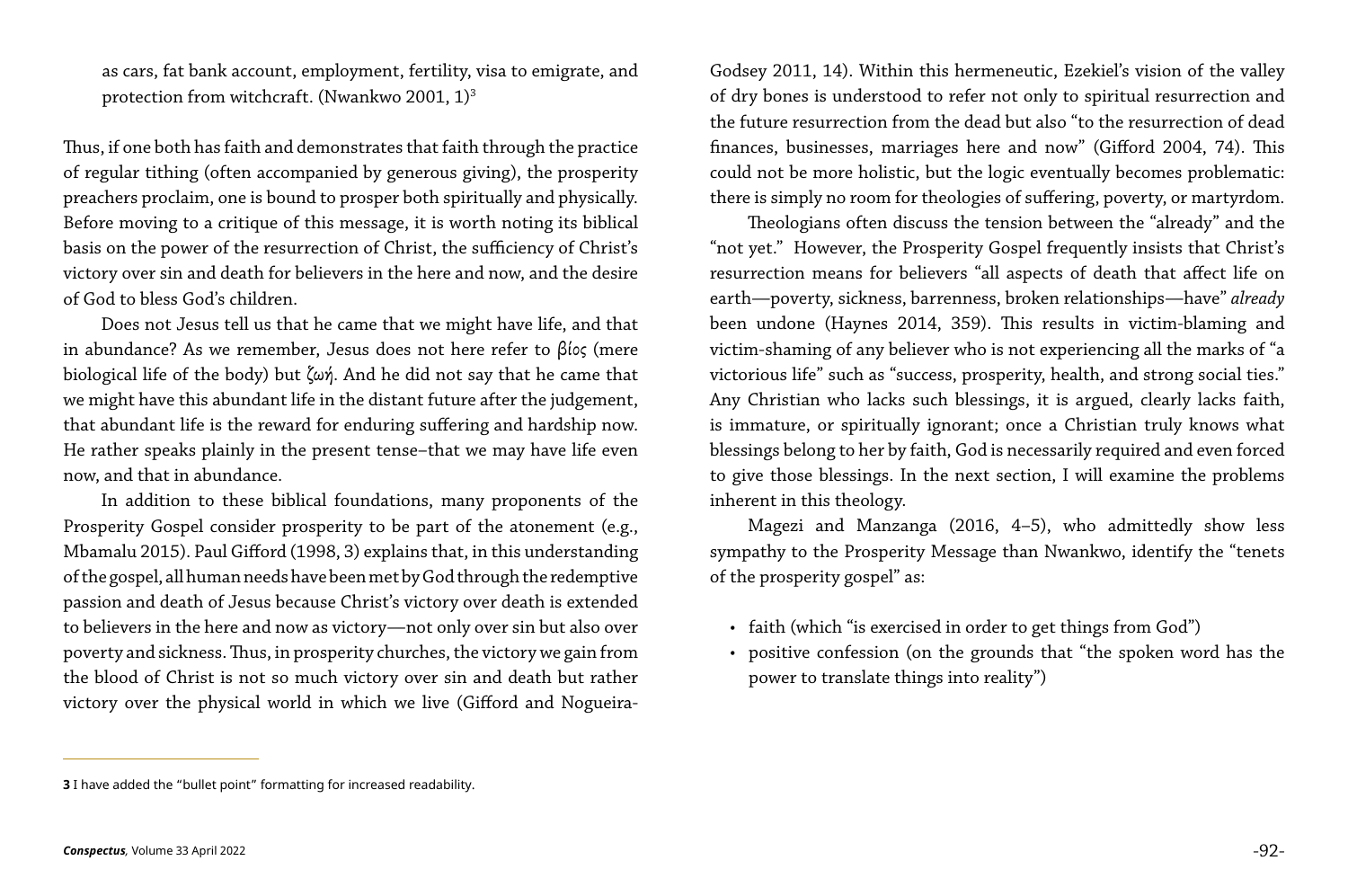- the seed faith principle (sow big to reap big)
- the deification of man as a "little god."4

Faith and positive confession simply mean that each Christian is rightfully entitled to the blessings won by Christ; these blessings—both spiritual blessings and the material blessings of health and wealth—can be obtained by any believer who makes "a positive confession of faith" (Mbe 2004, 47–48). This results in the "name it and claim it" approach to material possessions. Because God intends *shalom* for all Christians, including success, health, and wealth, believers only need "to claim these gifts as his or her right as a child of God because a true Christian will inevitably enjoy wealth and success"; the necessary corollary, of course, is that "poverty and suffering" are assumed to "indicate sin, or at least an inadequate faith or understanding of God's law" (Soothill 2007, 41).

The "seed of faith" is a material gift given to God—or to God's chosen representative, the soliciting prosperity teacher—as an act of "sowing" that must result in a harvest, based on Luke 6:38. For evangelists of health and wealth, inviolable spiritual laws of cause and effect make prosperity inevitable as the reaping of bounty follows righteous sowing (Gifford 1994, 243, 246). This teaching proclaims that "faith leads to tithing, and tithing ignites prosperity. A gratified Almighty will respond by opening the windows of heaven, pouring out blessings so rich that believers will

not have room to store them all" (Jenkins 2010, 45). In orthodox forms of Christianity, spiritual transformation "is mandatory for the bornagain individuals" (Obadare 2016, 1). The Prosperity Gospel promises that "material prosperity" is "the necessary aftermath" of that spiritual transformation (Obadare 2016, 1). Magezi and Manzanga (2016, 4) note that "it is difficult to distinguish between the praxis of Prosperity Gospel preachers who promote this *seed faith principle* and magicians."

According to Gifford, "prosperity gospel preachers have moved beyond traditional Pentecostal practices of speaking in tongues, prophesying, and healing to the belief that God will provide money, cars, houses, and even spouses in response to the believer's faith—if not immediately, then soon" (quoted in Ehioghae and Olanrewaju 2015, 69). In short, the prosperity message,

is taken to include prosperity in economic and material terms. It also involves prosperity in body, soul and spirit, which has to do with issues such as healing ability, peace of mind, victory over Satan, blessed children, protection and deliverance. According to the gospel, God has met all the needs of human beings in the suffering and death of Christ, and every Christian should now share the victory of Christ over sin, sickness and poverty. (Mbe 2004, 47)

Thus, the major motif of the Prosperity Gospel is success and (financial) victory. Duncan Williams is an influential Pentecostal church leader in Ghana. One of his books is entitled, *You are Destined to Succeed!* Gifford (1994, 243) lists some of its thematic teachings: "God never planned for (us) or any of mankind to have sickness, fear, inferiority, defeat, or failure…. The Word of God is a tree of life that will produce riches, honor, promotion and joy." Quoting American health and wealth televangelist Casey Treat,

**<sup>4</sup>** By "deification," Magezi and Manzanga are not referring to the patristic (and biblical) teaching of θέωσις (theosis), but rather to deification in the worst of possible senses, the exaltation of humans which results in their being equated with God. And yet this over-identification of believers with God obviously touches something deep within African cultures. I propose that a re-exploration of the patristic development of theosis (particularly in the Greek and Syriac traditions) within the context of African cultures could prove fruitful for African Christianities while potentially avoiding the pitfalls and excesses of the Prosperity Gospel which so concern writers like Magezi and Manzanga.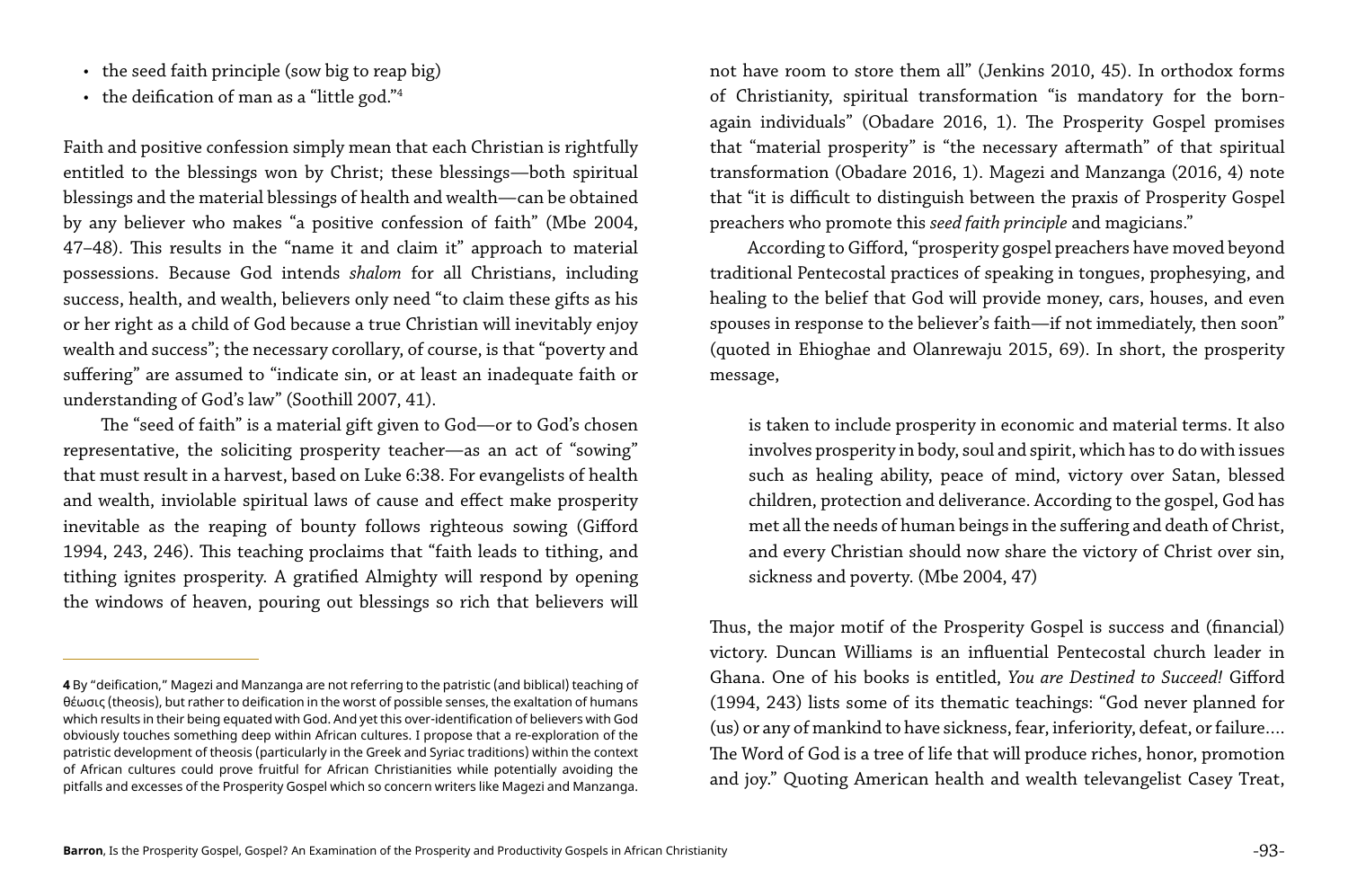Williams equates the image of God in which we were created with success: "God is the most successful Being in the universe. He's the Only One who's never had to cut back, lay people off, take out a loan or a lease, and has never rented anything. God is successful" (quoted in Gifford 1994, 243).

In Prosperity churches in Ghana, members sing songs like: "The Lord can make your way prosperous"; "Jesus is the Winner Man"; and even simply "I'm a winner" (Gifford 1994, 263). As with much of African Pentecostalism, the theme of Winners' Chapel (aka Living Faith Church Worldwide) is "victorious living" (Gifford and Nogueira-Godsey 2011, 13, 20–21)5 and "the stress is all on success," with sermon titles like "Prosperity is my Identity" and "Prosperity is my heritage" (Gifford 2004, 57). It is not unusual to hear Bill Gates—a billionaire entrepreneur who epitomizes success—mentioned twice in a sermon and Jesus mentioned not at all as the focus of many growing Pentecostal congregations is material success and, as a result, a believer's lack of success indicates that something must be wrong (20).

#### **4. Critiques of the Prosperity Gospel**

The Prosperity Gospel is not without its flaws nor its critics. Prosperity theology chooses proof-texts so selectively that it often engages in eisegesis more frequently than exegesis. It has little if any room for a theology of suffering and has nothing to say to those who are undergoing persecution or facing martyrdom. Ehioghae and Olanrewaju (2015, 74; cf. Zulu 2014, 27) note that prosperity theology "emasculates the formation of Christian character. A serious implication of prosperity gospel is that it leaves no room for brokenness and suffering." When confronted by the reality of persecution and martyrdom from the New Testament period up until today, proponents of the Prosperity Gospel have nothing to say. It is telling that the Prosperity Gospel is not growing in areas like Sudan, South Sudan, and Somalia where Christians have been subjected to severe persecution. In such areas, African believers have developed theologies that are strikingly different from the Prosperity Theology, such as the Dinka Theology of the Cross (e.g., Nikkel 1995, 160–185).

Precisely because the Prosperity Gospel has no room for a theology of either poverty or of suffering, Prosperity Theology's eisegesis can suggest that the material impoverishment or sickness of believers is proof of their lack of faith, thereby placing the burden of responsibility for suffering on the sufferers. In Zimbabwean Pentecostalism, the doctrine of the Spirit of Poverty explicitly correlates a believer's poverty or wealth with her spiritual condition (Maxwell 1998, 357). If a believer is poor, it has nothing to do with structural injustice but can only be due to the demonic influences of his ancestral traditions and inherited spiritual bondage (358). As Ehioghae and Olanrewaju (2015, 73–74) explain,

[the] prosperity gospel makes the poor to unnecessarily bear the weight of guilt. Though there is no inherent virtue in being poor it is equally wrong to regard poverty as a reflection of one's spiritual status. There is a serious implication when God's blessings are reduced to material gain: those who are not rich are either guilty of sin or unbelief. In other words, if God's will is for everyone to be healthy and wealthy, then anyone who falls sick or remains poor is suffering from his own unbelief or disobedience. This places a terrible burden on the poor for it is unfair and unbiblical. It makes them victims of their unsavory circumstances.

**<sup>5</sup>** Winner's Chapel is based in Nigeria under the leadership of founder David Oyedepo.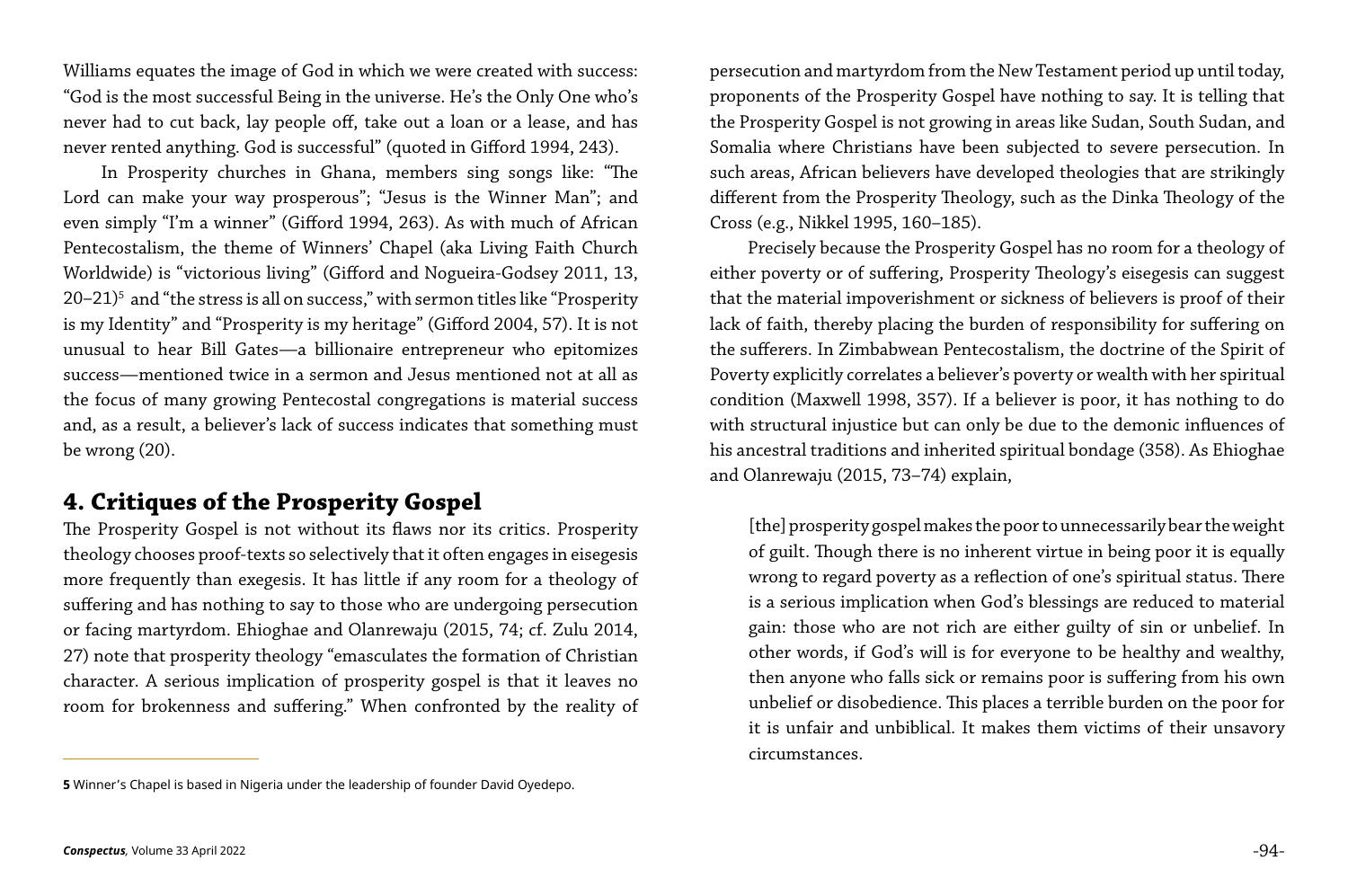Instead of a message of hope, this places the weight of blame on those who are poor or sick or oppressed for their poverty or lack of health or oppression.

The Prosperity Gospel's "seed of faith" teaching can further be characterized as a "God is my ATM" theology. While blessing can certainly be found within giving, the transactional giving taught by the Prosperity Gospel serves to undermine the sovereignty and power of God (Asamoah-Gyadu 2013, 100). Moreover, in such transactional forms of giving, disciples of the Prosperity Gospel can treat God as a commercial partner who is contractually obligated to meet the demands "of those who have fulfilled their side of a bargain" through the payment of tithes and by giving bigger offerings (99). Prosperity Gospel church leaders have often (with reason!) been accused of lining their pockets at the expense of poor church members who remain poor—including grassroots-level pastors and evangelists (Maxwell 1998, 367).

The focus of the Prosperity Gospel yields a human-centered religion in which faith is but a tool to manipulate God into giving blessings (Nwankwo 2001, 2) and has much in common with the cargo cults of Melanesia (5). Popular preachers like Joel Osteen—an American who is widely read with approval in Africa—seem utterly ignorant of biblical doctrine and seem to have a soteriology that is limited to "name it and claim it." As a result, many proponents of the Prosperity Gospel run their congregations like a pyramid scheme, fleecing their flock. Rather than biblical exegesis, these preachers make their own experiences of success the focus and heart of their preaching (Asamoah-Gyadu 2005, 16). For this reason, the Prosperity Gospel has been fairly criticized for serving to enrich its preachers from the sacrificial giving of members (Togarasei 2011, 349). In an even harsher indictment, "Asonzeh Ukah identifies an instrumental usage of prosperity theology by founders of megachurches in order to 'transform them into economic, financial and entrepreneurial empires which are completely controlled by their families.' What he basically describes is a Pentecostal kleptocracy" (Heuser 2016, 5). $^{\rm 6}$ 

In addition to being ill-equipped to deal with suffering and persecution, the Prosperity Gospel tends to neglect both the cross and also the vocation of Christians to provide a prophetic voice (Nwankwo 2001, 2). Concernedly, it often lacks any emphasis on "deliverance from sin" (Folarin 2007, 74). The Prosperity Gospel has been criticized for these reasons from within African Pentecostalism. In West Africa, "Bishop Joseph Ojo, national secretary of the Pentecostal Fellowship of Nigeria and pastor of Calvary Kingdom Church, says certain pastors have 'invaded the pulpit but do not have the calling. Their god is their belly'" (Maxwell and Phiri 2007, 28). Ojo thinks that preaching prosperity is as distorted as preaching poverty. In East Africa, "David Oginde, senior pastor of the 10,000-member Nairobi Pentecostal Church, believes he could triple his membership by promising wealth. 'But if that is all I am teaching, then I have lost the message,' he says. 'The kingdom of God is built on the Cross, not on bread and butter'" (28).

According to Gifford, the advocation of the Prosperity Gospel persuades its adherents to benefit from current economic systems instead of prophetically evaluating them and calling for remedies to social ills (see Maxwell 1998, 351). This is precisely because it often "promotes materialism, sometimes of the kind that Jesus attacks in the Gospels," does not address difficult contextual realities, and can fail "to provide pastoral care" for the those who are struggling economically (Asamoah-Gyadu 2013, 107). In addition to the inability of the Prosperity Gospel to provide a cogent theology of either poverty or suffering, it often "blinds its proponents to

**<sup>6</sup>** Heuser cites Asonzeh Ukah (2013).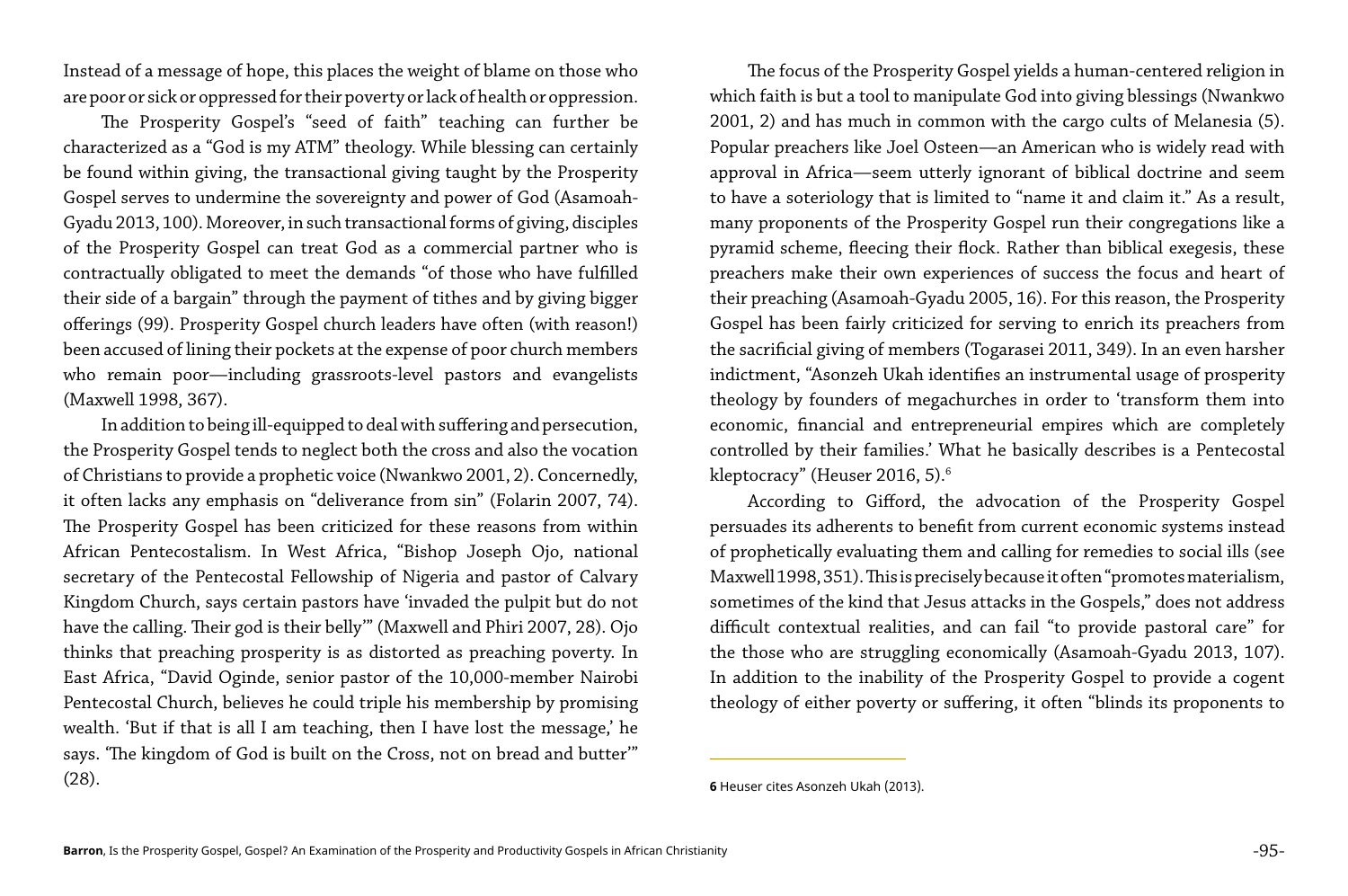the realities of sin as their desire for health-and-wealth prosperity becomes a consuming focus" (Kunhiyop 2019, 107).

Asamoah-Gyadu (2013, 102) allows that the "general tenor of the teaching of the New Testament is that we give to God faithfully and trust him for his grace in life, knowing that if we sow sparingly, we reap sparingly and if we sow bountifully, we reap bountifully." But he continues to emphasize—against certain Prosperity Gospel proponents—that this "is not a magical formula, because God's hand cannot be twisted in our favor; to think otherwise is to challenge God's sovereignty. The promises of God come true by his grace and we can only trust him to fulfill these promises through his own indescribable gift, Jesus Christ who is Lord and Savior."

A more beneficial approach begins with two questions: 1) What cultural questions or problems does this theology or movement try to answer? 2) What is God doing through this movement? So, what *is* God doing through the Prosperity Gospel? In the African context, it speaks into our holistic African worldview, allows believers an opportunity to escape from the culture of envy,<sup>8</sup> and thereby opens a door to hope.

So, is the "Prosperity Gospel" a heresy? With all of these problems, some Christians are convinced that the Prosperity Gospel must indeed be the arch-heresy of our day. In the critique above, it is clear that some prosperity preaching is full of heretical elements. But what is a heresy? It is not simply a false teaching, but it is a false teaching which is based upon a kernel of truth. That kernel is nurtured until it grows out of proportion with other balancing truths.7 I have already briefly touched on the truths upon which the Prosperity Gospel is based. The flaws I have mentioned come primarily from the lack of balance. No doubt some proponents of the Health and Wealth Gospel are indeed either heretics or wolves in sheep's clothing, though this is certainly not true of all. But the polemical approach of asking "in what ways is this wrong?" is not the most helpful.

#### **5. The Prosperity Gospel as Inculturation, or "How is God at Work?"**

The Prosperity Gospel thrives in our holistic African worldview which "can be defined as a harmonious interaction between the physical and spiritual world…between the visible and invisible worlds" (Anyanwu 2004, 38–39). Africans recognize that "the majority of Africans live in a cosmos that is spiritually charged: a cosmos in which the physical and the spiritual intersect" (Ngong 2009, 2). In this milieu, to become a Christian within the context of the Prosperity Gospel assumes that the believer will obtain "power to overcome those forces that diminish life" resulting in a realized eschatology in which material well-being in the here and now is the pinnacle of salvation (13–14). In that context, the Prosperity Gospel acknowledges the interplay between the spiritual and the material, thereby avoiding dualistic heresies (e.g., Gnosticisms, Manichaeism, the false dichotomy between the sacred and the secular) and also correcting the excesses of European Enlightenment thinking.

**8** I owe this insight to Professor Mark Shaw, private comments, Nairobi Evangelical School of Evangelism, September 2016. See also the Lausanne Theology Working Group Statement on the Prosperity Gospel (2010), which notes "We recognize that Prosperity Teaching flourishes in contexts of terrible poverty; and that for many people it presents their only hope, in the face of constant frustration, the failure of politicians and NGOs, etc., for a better future, or even for a

**<sup>7</sup>** E.g., Arianism took the truth of the full humanity of Jesus and emphasized it to the exclusion of his divinity.

more bearable present." Quoted in Magezi and Manzanga (2016, 5).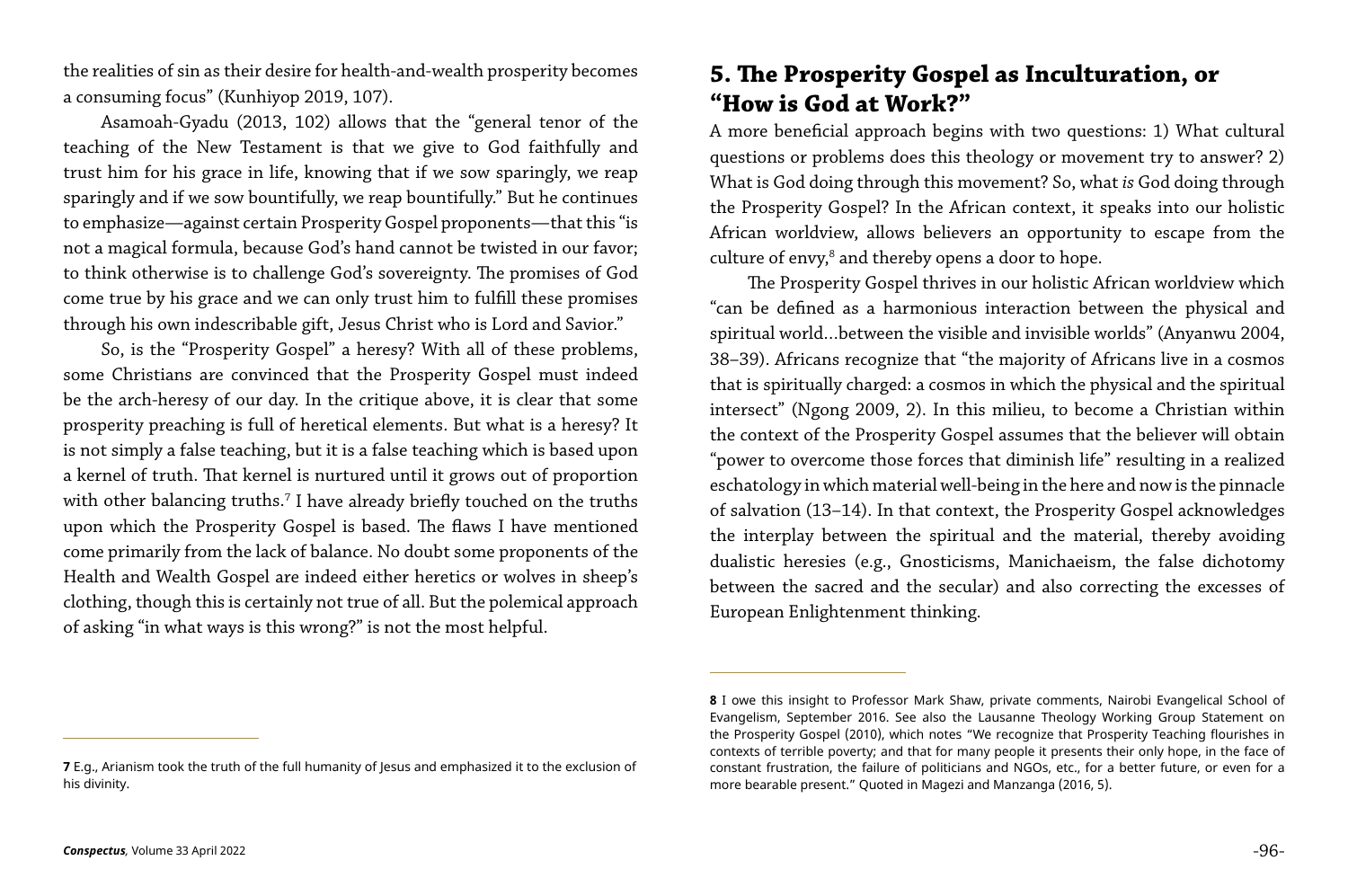Ngong (2009, 1) notes that in an act of inculturation, "African Christianity in general, and this neo-Pentecostal/Charismatic Christianity in particular, have uncritically appropriated the salvific discourse of African Traditional Religions." In the worldview common to African traditional religions, realities in the material and spiritual worlds are interconnected and activities in one influences events in the other (Soothill 2007, 10). African traditional religion values healing and prosperity and communication with the supernatural; in this context, prosperity preachers emphasize dreams in a way that resonates with African culture (Maxwell and Phiri 2007, 28). Maxwell (1998, 359–370) observes that the Prosperity form of Pentecostalism answers several questions that Zimbabwean culture is asking: it enables "ordinary Zimbabweans to face painful social and economic transitions"; it provides them "a framework with which to respond to the pressures of modernisation"; for many "it offers guidelines for material success" and hope for a better future and "a chance to increase their livelihoods"; for those on the edge of poverty, the "emphasis on renewing the family" and protection from substance abuse and sexual promiscuity keeps them from slipping into destitution. Thus, the Prosperity Gospel is able to speak into African cultures, offering answers to the questions which are being asked in this context.

While "traditional African values frown upon laziness" (Boaheng 2020, loc. 942), many Africans are trapped within a culture of envy that functions as a systemic oppression, preventing individuals from attempting to improve their lot. Why should you be better than anyone else? Who do you think you are? What are you, the *bwana kubwa*?9 But the Prosperity Gospel allows believers to attribute their improving prosperity to God's blessing which cannot be gainsaid. It thereby allows for the opportunity

to experience economic advancement. By replacing traditional kinship and community ties with their material obligations with those of just the nuclear family and the extended family of Church, believers can be freed from community and familial financial demands (or even extortions), which enables individuals to achieve economic progress (354). The idea of moving from poverty—whether spiritual or material—to abundance and of being liberated from various forms of oppression—whether economic, social, or political—has given rise to theologies of empowerment. These theologies of empowerment are an essential element of African Pentecostal theology because the gospel proclaims the possibility of restoration. Understood holistically, this includes both the physical and spiritual realms. Thus, as a believer experiences transformation, he or she experiences increasing *shalom* and abundance in both spiritual and in physical terms (Asamoah-Gyadu 2007, 354–355). So, the Prosperity Gospel is founded, at least in part, on biblical orthodoxy. Through a theology of empowerment, the Prosperity Gospel provides a way "to overcome the existential pathos of impotence and pessimism" (Nwankwo 2001, 5).

These are a number of fruitful ways in which the Prosperity Gospel can speak into African cultures. Other cultural aspects of the Prosperity Gospel in Africa are less healthy. Manipulation of the object of worship—when God is treated like an ATM which is obligated to dispense cash whenever the right conditions are met—has much similarity with African Traditional Religions, when "the ancestors are manipulated by speaking the right words, performing the right rituals and acting appropriately" (Magezi and Manzanga 2016, 5). It is easy for believers to unduly exalt prosperitypeddling pastors as African "cultural history tells them to put stock in 'Big Men'" (Maxwell and Phiri 2007, 27).

**<sup>9</sup>** KiSwahili for "big man" or "big boss."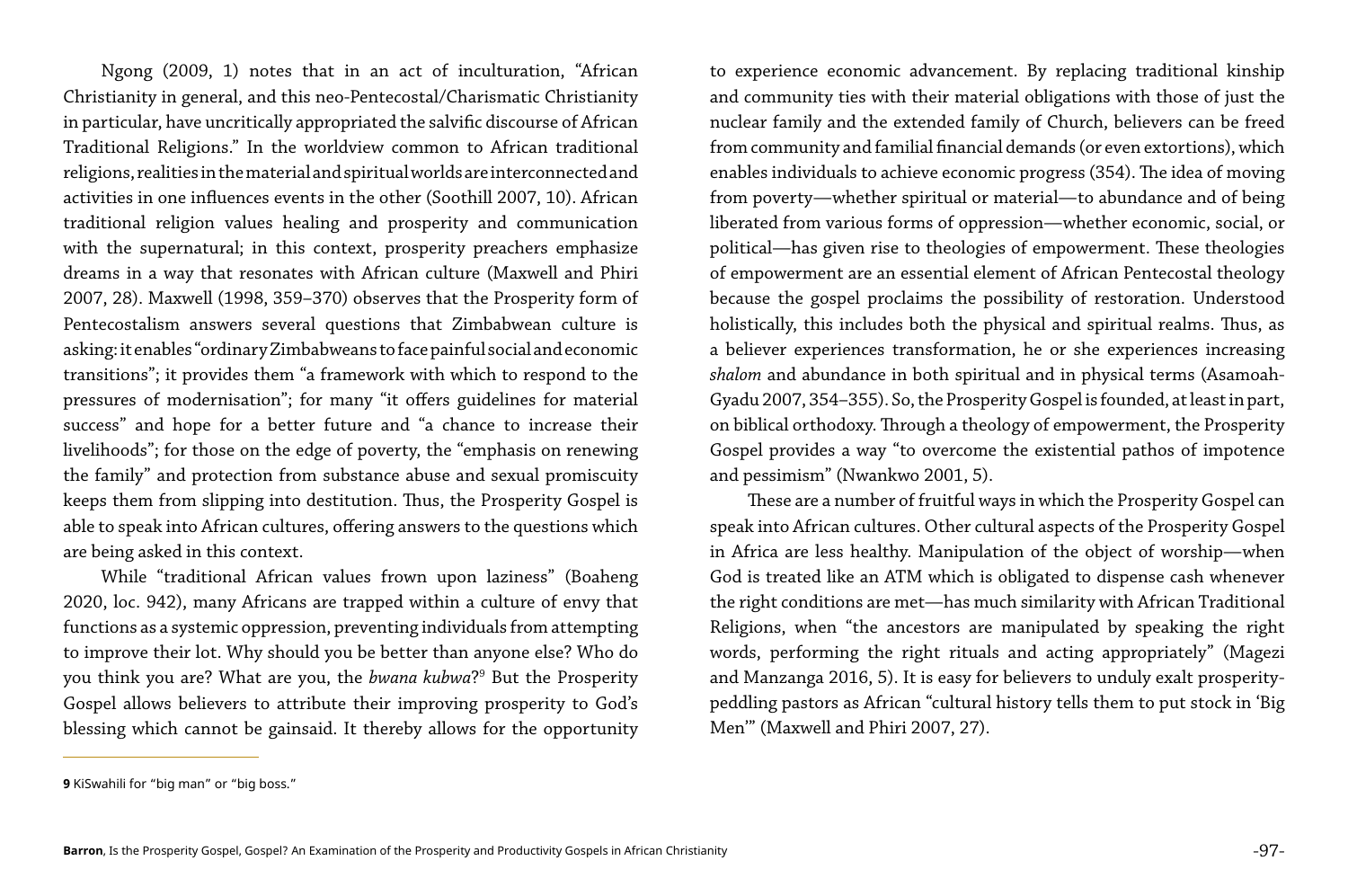### **6. Productivity Gospel**

Within the Prosperity Gospel there have been at least two major streams. The first is a primarily orthodox theology which needs some correction or rebalancing in places. The second is heretical and deceitful practice; this latter has rightly been the subject of much critique. But a third stream has developed, the Productivity Gospel. At the risk of oversimplification, this can be described as the empowerment theology of the Prosperity Gospel combined with personal accountability and the Protestant work ethic. It has inherited Martin Luther's understanding of vocation, the sanctity of work. Work hard and be rewarded.<sup>10</sup> This expected and nurtured experience has been called "redemptive uplift" (Maxwell 1998, 354). Whereas the Protestant work ethic is built on the "belief that work honors God," the Prosperity Gospel is built on the "belief that God promises prosperity to the faithful" (Neubert et al. 2014, 141). The Productivity Gospel combines these two themes and builds on the reality that frequently there is a "success that comes with the stability of a Christian life" which can potentially yield relative prosperity through ordinary sociological processes (Gitau 2018, 149).

While it is generally recognized that "prosperity theology contributes positively to the socioeconomic well-being of some of its followers and countries in general" (Boaheng 2020, loc. 2569), one of its obvious faults is that it "has the tendency of impoverishing some of its adherents, despite the economic progress it offers to others" (loc. 2572). Preachers of the Productivity Gospel, however, have shown a greater concern for their congregants. Habarurema (2017, 260) lists three positive contributions of

While I examined Ojo and Oginde's criticisms of the Prosperity Gospel above, they both recognize that many prosperity teachers do good—they 10 Although they use different terminology, also see Miller and Yamamori (2007), which applies "inspire members to aim high, work hard, and avoid vices"—and prosperity

the Prosperity Gospel: "a genuine quest for the fullness of life promised by the Scriptures," an "audacity to address real-life problems [and the] existential needs of people by drawing upon their traditions and biblical resources" (263), and "a reverential attitude to the Bible as God's Word" (266). These first two contributions serve to gain a hearing for the gospel. Many economically challenged Africans have found that "being a member of a church offers life-saving access to social networks of mutual aid and support, which teach essential survival skills [while] peer pressure helps believers avoid the snares of substance abuse"—this is perhaps especially true for rural Africans who have moved to urban settings (Jenkins 2010, 45). According to my research, the offering of practical solutions to existential needs is fully realized in the context of the Productivity Gospel rather than by the flashy panhandlers of prosperity who have grown fat on their flock. For the Productivity Gospel, success is not achieved simply by following laws nor by tithing legalistically, but through "self-confidence, pride, determination, motivation, discipline, application, courage—and by skills and techniques" that the pastors take care to impart (Gifford 1994, 246). It has been observed that "the prosperity gospel in an African context" offers "a cogent formula for economic development" (Obadare 2016, 2). Moreover, "it is apparent that the prosperity gospels also include teachings on spiritual prosperity, the prosperity of the individual so that he or she becomes a blessing to others, and the prosperity of the church in order to engage in the business of the kingdom" (Golo 2013, 375). These observations, however, upon closer examination are more aptly applied

specifically to the Productivity Gospel.

Max Weber's "protestant work ethic" theses to this form of the Prosperity Gospel. See also Drønen (2012).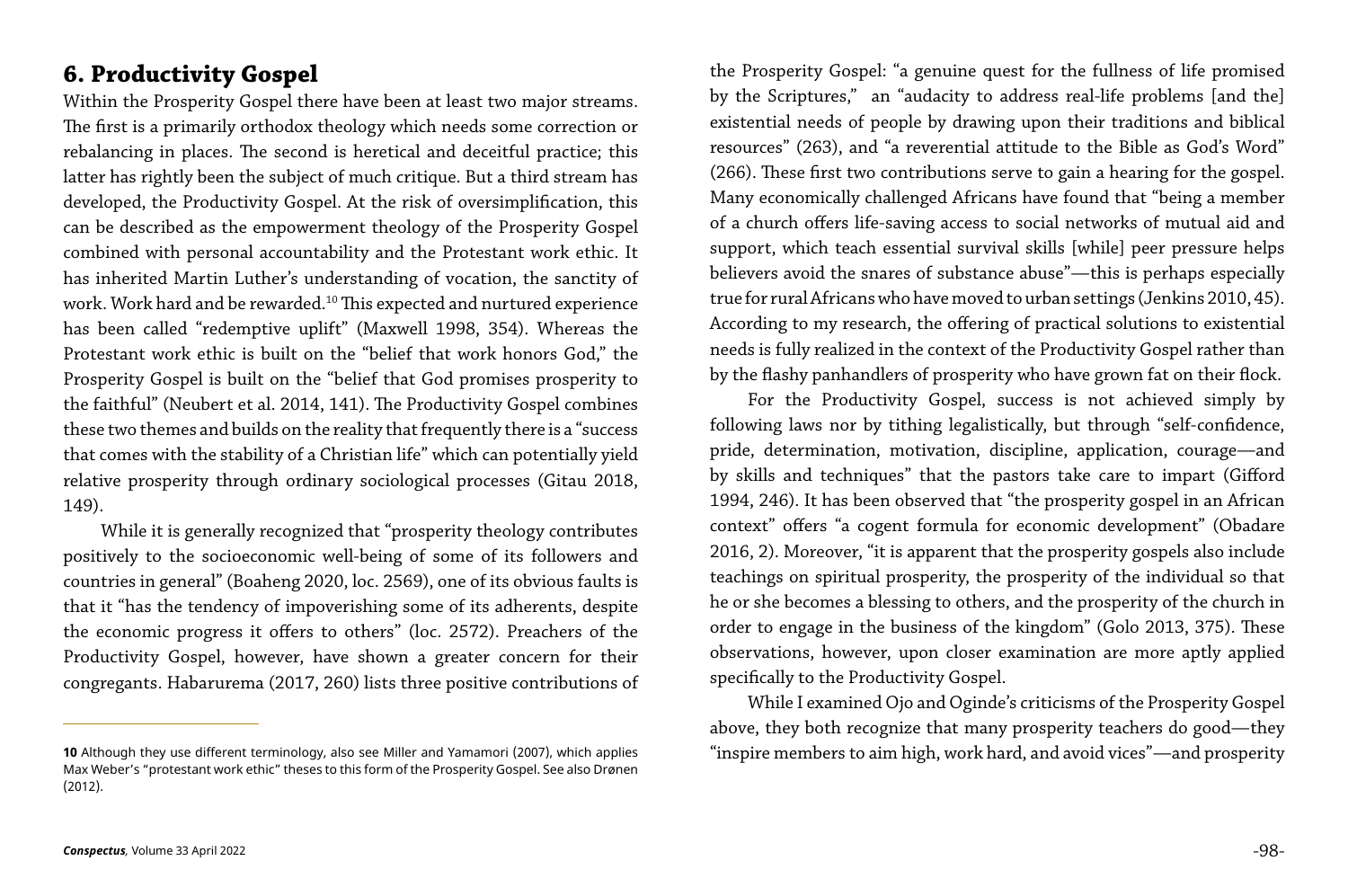ministries engage in humanitarian work such as building schools and colleges, supplying food and medicine to the poor, and supporting HIV/ AIDS prevention programs" (Maxwell and Phiri 2007, 28). The doctrines of a balanced and responsible Prosperity Gospel free of abuses, which I distinguish as the Productivity Gospel (though I retain the usage of others in the following quotations), "have engendered social mobility for some" and provides for others "a code of conduct which guards them from falling into poverty and destitution. For all they provide a pattern for coming to terms with, and benefitting from, modernities' dominant values and institutions" (Maxwell 1998, 351). The improved morality of Pentecostal men makes them into better providers and protectors. Instead of spending their money on addictive substances and on other women, they now use those funds "for purchase of consumer goods, education, and savings" (353). Because the believers dress sharply, are hardworking and trustworthy, they have more and better opportunities for employment. In addition to this, within the Pentecostal churches, believers "also benefit from the material support of the church community" (354). Much like the church of the first three centuries, "pentecostals…care for the sick, orphans and widows, and often provide housing in an urban environment where it is scarce and expensive" (355). In these ways, "the prosperity gospel's holistic approach to life can contribute to poverty alleviation" (Togarasei 2011, 349) as well as "selfreliance, to self-worth, to dignity and to motivation to succeed" (Zulu 2014, 29). This is especially true because "among many Africans, prosperity means having food on the table and affording the basic life needs" (Togarasei 2014, 119). The practice of the Productivity Gospel thus does not bring fabulous riches to a few, but rather works to bring about greater equity (Paul's word in 2 Cor 8:14 is ἰσότης) among believers.

By leveraging the Pentecostal prosperity "teaching that God wants his children to live successful lives," the Productivity Gospel "gives many Africans

a positive mindset that they can make it in business through God, rather than by waiting for a Western donor to extend a helping hand" (Togarasei 2014, 123). Mensa Otabil, the Senior Pastor of the International Central Gospel Church in Accra, Ghana, is happy to be called a "prosperity preacher," but Gifford suggests that label is misleading. Instead, Otabil's sermons tell believers not to ask God for money or other material possessions— "God will not give you money," he says—but to ask God for wisdom. "Your God won't give you wealth," Otabil preaches, "he gave you *power to create wealth*" (Gifford 2004, 120). In addition to his sermons, Otabil explicitly develops a practical emphasis on empowerment for productivity within his prosperity theology in his *Four Laws of Productivity: God's Foundation for*  Living (Habarurema 2017, 290-291; Anim 2021, 90, 214).<sup>11</sup> His productivity teaching promotes "empowerment of believers" perhaps precisely due to its insistence upon "the ethics of responsibility" (Habarurema 2017, 291). Togarasei (2014, 122) notes that "entrepreneurship teachings"—a crucial element of what I refer to as the Productivity Gospel—"have led a sizeable number of Pentecostals to start their own businesses, thus contributing to poverty alleviation through employment creation." The Productivity Gospel can thus teach "an entrepreneurial spirit" by which "Pentecostalism helps believers to discover the operative for wealth creation and financial intelligence" (121). Similarly, Zulu (2014, 27–28) notes that "a holistic view of prosperity in the Zambian context could help people in the extreme poverty levels to start to view themselves positively and work towards liberating themselves from…demeaning situations."

If you are rewarded, Productivity Gospel pastors preach, use your reward to make opportunities for others. Are you a businessperson? Grow

**<sup>11</sup>** There are two editions of this book, the first published by Vincom in Tulsa, Oklahoma in 1991 and the second published by Pneuma Life Publishing in Lanham, Maryland in 2002.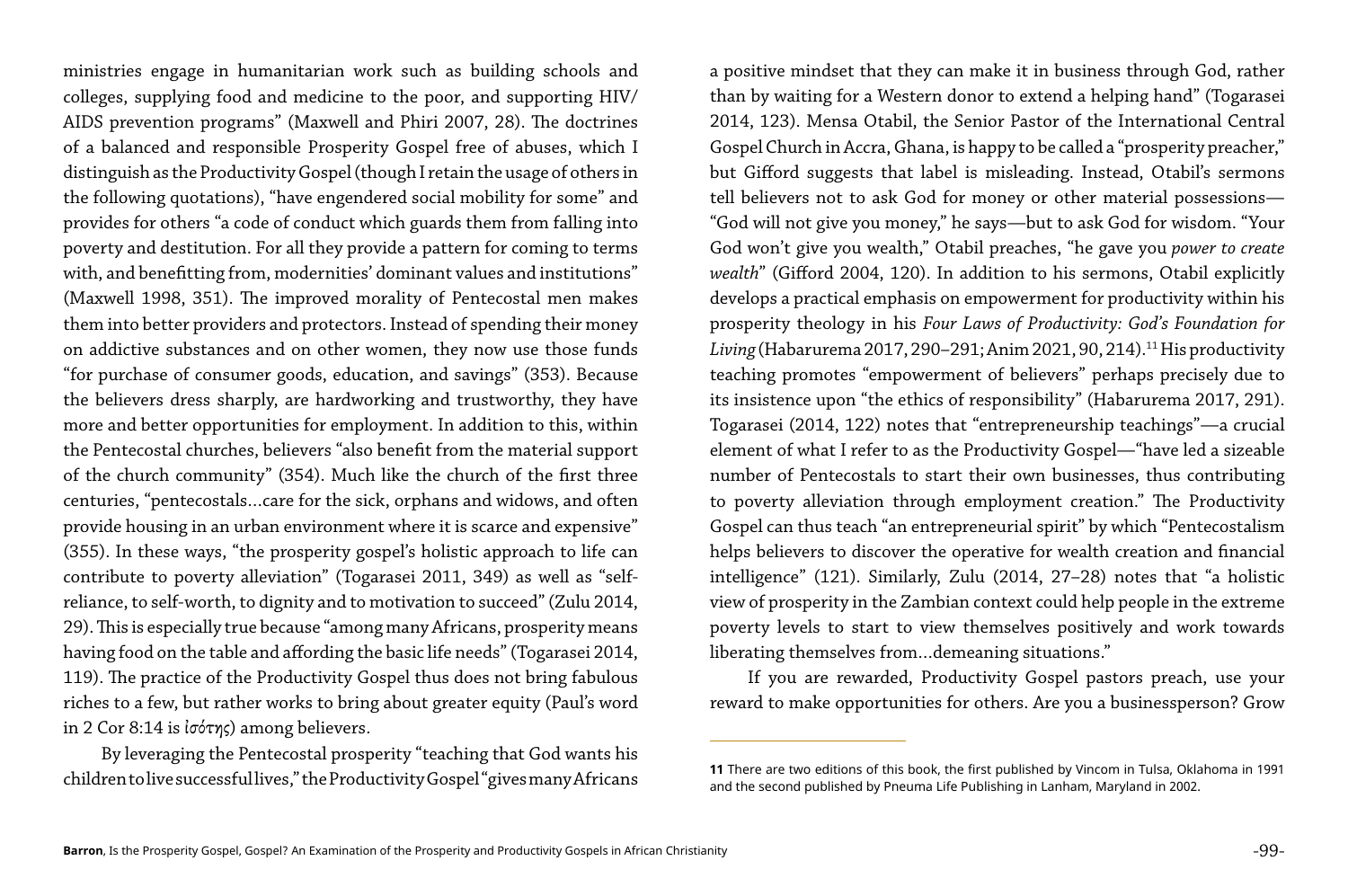your business not just for self-enrichment but so that you can hire more employees: we are blessed to be a blessing. In congregations of Winners' Chapel in Nairobi, for example, congregants are asked, "If you were unemployed, have you gotten a job? If you were an employee, have you become an employer? If you were an employer, have you increased the number of your employees?"12 This is clearly no mere matter of selfishness and greed for gain but a desire to address systemic socio-economic injustice and to bring blessing to others. Indeed, in all of their congregations across Africa, "Winners' Chapel strongly encourages and fosters entrepreneurship" (Gifford and Nogueira-Godsey 2011, 20). This type of exhortation is common within many Pentecostal congregations in Africa (for Kenya and Ghana specifically, see Mugambi 2020).

Typical prosperity teaching within African Pentecostalism has "generated…more broadly an incredibly high sense and spirit of generosity, unparalleled in the history of the church in Africa" as the result of "a call to stewardship, which means Christians must have a holistic sense of giving" generously (Asamoah-Gyadu 2013, 94). Thus, the Productivity Gospel also offers a foundation upon which to build what Habarurema (2017, 284) refers to as "a theology of stewardship and giving" in African contexts. Whereas the Prosperity Gospel can operate as an attempted "manipulation of a rather mechanical God" (Kroesbergen 2014b, 82), the Productivity Gospel can more easily make room for expressions of gratitude through generosity. While many are convinced that "one's wealth increases by hoarding one's possessions," Habarurema (2017, 287) explains that prosperity preachers like Matthew Ashimolowo<sup>13</sup> teach that actually "blessings come by releasing what one possesses."

There are two further things to note. The first is that this is arguably done in obedience to Deuteronomy 15:11, "Of course, there will never cease to be poor people in the country, and that is why I am giving you this command: Always be open handed with your brother, and with anyone in your country who is in need and poor" (NJB). Secondly, this is evidence of the accountability which is necessary to Christian discipleship. Togarasei (2011, 349–350) has noted "five ways by which the gospel contributes to poverty alleviation: encouraging entrepreneurship, employment creation, encouraging members to be generous, giving a positive mindset and encouraging a holistic approach to life." Proponents of the Productivity Gospel have turned away from the greed all too often exhibited by prosperity preachers, and actively adopted each of these five practices. The culture of congregations which teach the Productivity Gospel seems similar to the

*koinonia* described in Acts—"a total sharing that includes the material as well as the spiritual" (González 2002, 83).

#### **7. Conclusion**

It is clear that "a Jesus who is narrowly concerned about the saving of the soul for the future but neglects the holistic issues of life, including incumbent wellbeing, is not welcome in Africa" (Banda 2014, 56). Both the Prosperity Gospel and the Productivity Gospel address the holistic concerns which are an intimate part of African worldviews. Evidence abounds that the "health and wealth" emphases of the Prosperity Gospel can lead to heresy and corruption. But some of its core tenets are—even though acknowledgement

**13** Ashimolowo is a Nigerian serving as senior pastor of Kingsway International Christian Centre,

**<sup>12</sup>** According to Dr. Kyama Mugambi, Assistant Director of the Centre for World Christianity at Africa International University in Nairobi and Editor of Africa Theological Network Press, private conversation. For a similar example to this, see Gifford (2007, 20).

a megachurch in London.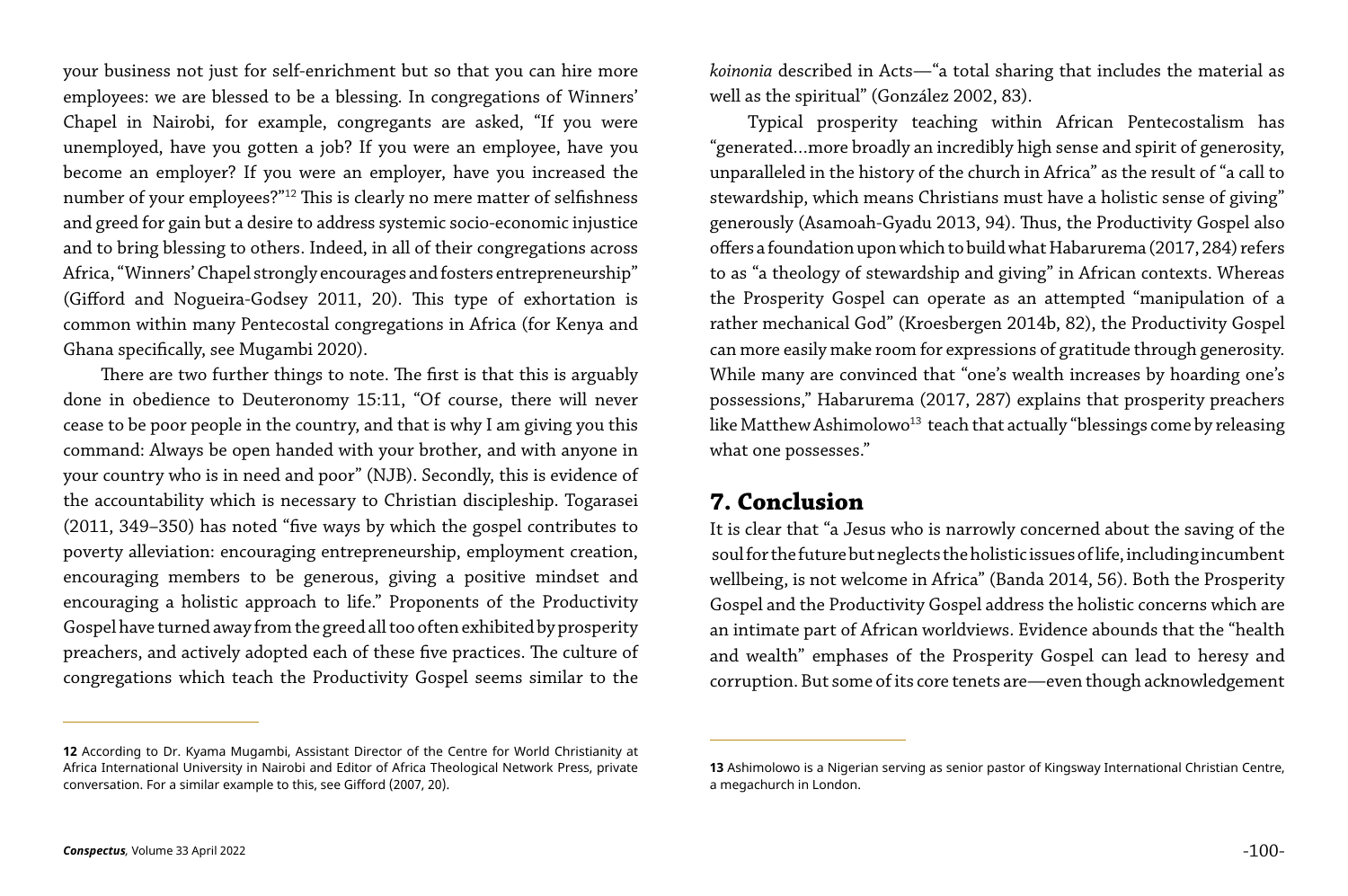of this fact may make some uncomfortable—biblical. When the Prosperity Gospel is used to manipulate and to support the self-aggrandizement and material enrichment of so-called pastors who are peddlers of their own personality cults rather than purveyors of the Good News about Jesus, this should be firmly rebuked and repudiated as heretical and anti-Christian. But, on the other hand, the prosperity churches—and especially those who teach and practice the Productivity Gospel—have captured a biblical emphasis that speaks into the local cultures of Africa and provides a message of hope to the people.

#### **Works Cited**

- Adeyemo, Tokunboh, ed. 2006. *Africa Bible Commentary*. Nairobi: Word Alive Publishers.
- Anim, Emmanuel Kwesi. 2021. *Who wants to be a Millionaire?: An Analysis of Prosperity Teaching in the Charismatic Ministries (Churches) in Ghana and its Wider Impact*. Studies on Religion and Culture: Religious Communities and Sustainable Development. Münster: LIT Verlag.
- Anyanwu, Charles A. 2004. *The Relevance of Pentecostalism to the African Society: A Socio-religious Analysis*. Owerri: Greenleaf Global Enterprises.
- Asamoah-Gyadu, J. Kwabena. 2005. "Anointing Through the Screen: Neo-Pentecostalism and Televised Christianity in Ghana." *Studies in World Christianity* 11(1):9–28. https://doi.org/10.3366/swc.2005.11.1.9
- ———. 2007. "'Born of Water and the Spirit': Pentecostal/Charismatic Christianity in Africa." In *African Christianity: An African Story*, edited by Ogbu U. Kalu, 339–357. Trenton: Africa World Press.
- ———. 2013. *Contemporary Pentecostal Christianity: Interpretations from an African Context*. Regnum Studies in Global Christianities. Oxford: Regnum Books.

Banda, Devison Telen. 2014. "Jesus the Healer." In *In Search of Health and Wealth: The Prosperity Gospel in African, Reformed Perspective*, edited by Hermen Kroesbergen, 49–58. Eugene: Wipf & Stock. Boaheng, Isaac. 2020. *Poverty, the Bible, and Africa: Contextual Foundations for Helping the Poor*. Carlisle and Bukuru: HippoBooks. Kindle Edition. Brodie, Thomas L. 1993. *The Gospel According to John: A Literary and Theological Commentary*. Oxford: Oxford University Press. Brown, Peter. 2012. *Through the Eye of a Needle: Wealth, the Fall of Rome, and the Making of Christianity in the West, 350–550 AD*. Princeton: Princeton University Press. Coulibaly, Issiaka. 2006. "2 Corinthians." In *Africa Bible Commentary*, edited by Tokunboh Adeyemo, 1399–1412. Nairobi: Word Alive Publishers. Drønen, Tomas Sundnes. 2012. "Weber, Prosperity and the Protestant Ethic: Some Reflections on Pentecostalism and Economic Development." *Svensk Missionstidskrift* [Swedish Missiological Themes] 100(3):321– 335. Ehioghae, Efe M., and Joseph A. Olanrewaju. 2015. "A Theological Evaluation of the Utopian Image of Prosperity Gospel and the African Dilemma." *IOSR Journal of Humanities and Social Science* 20(8, Ver. II):69–75. Folarin, George O. 2007. "Contemporary State of the Prosperity Gospel in Nigeria." *The Asia Journal of Theology* 21(1):69–95. Gbote, Eric Z. M. and Selaelo T. Kgatla. 2014. "Prosperity Gospel: A Missiological Assessment." *HTS Teologiese Studies/Theological Studies*  70(1):1–10. http://dx.doi.org/10.4102/hts.v70i1.2105 Gifford, Paul. 1994. "Ghana's Charismatic Churches." *Journal of Religion in Africa* 24(3):241–265. https://doi.org/10.2307/1581301 ———. 1998. *African Christianity: Its Public Role.* London: Hurst & Company.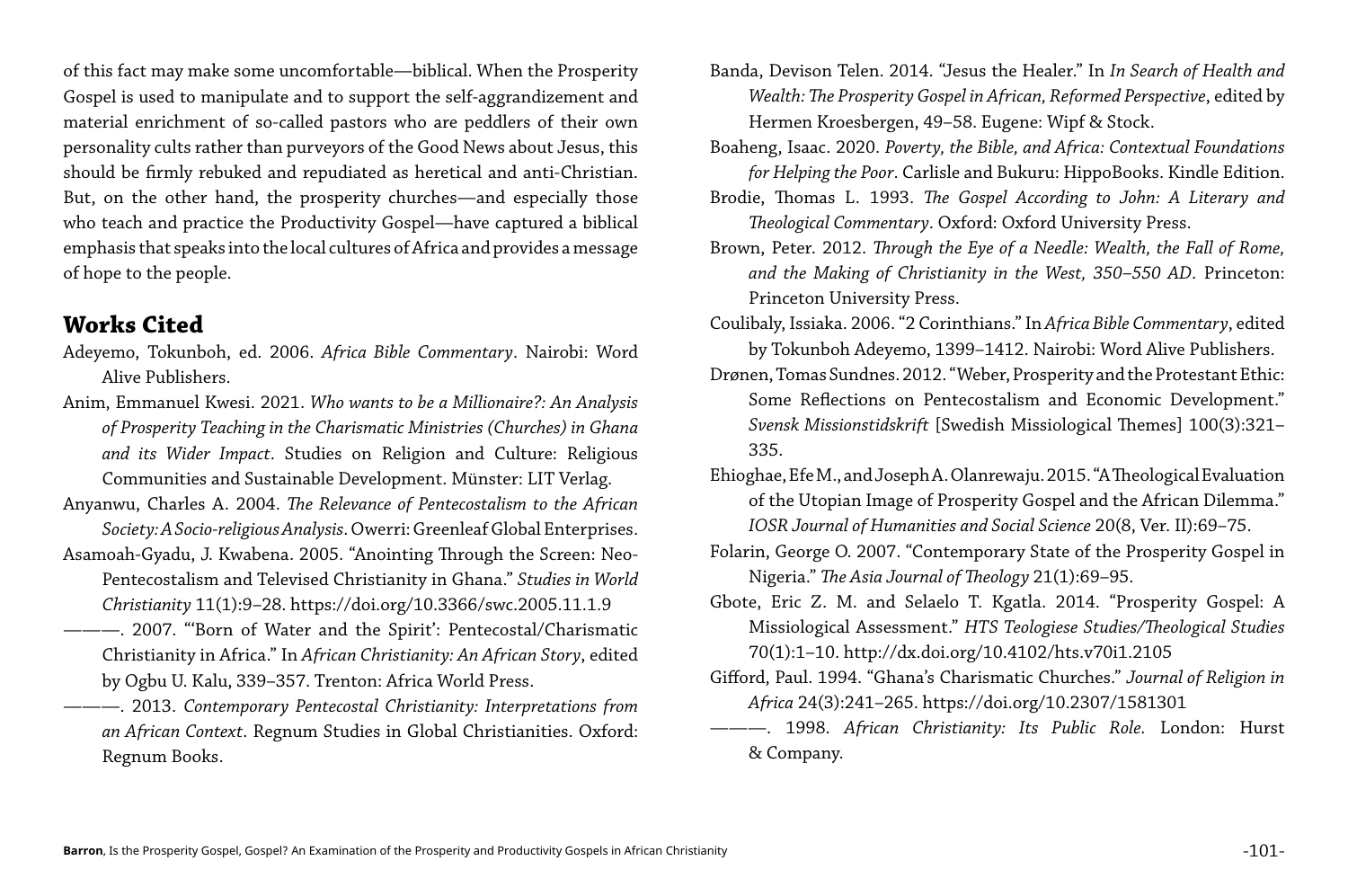- ———. 2004. *Ghana's New Christianity: Pentecostalism in a Globalizing African Economy*. London: Hurst & Company.
- ———. 2007. "Expecting Miracles: The Prosperity Gospel in Africa." *The Christian Century* 124(14):20–24.
- Gifford, Paul and Trad Nogueira-Godsey. 2011. "The Protestant Ethic and African Pentecostalism: A Case Study." *Journal for the Study of Religion*  24(1):5–22. https://doi.org/10.4314/jsr.v24i1.70018
- Gitau, Wanjiru M. 2018. *Megachurch Christianity Reconsidered: Millennials and Social Change in African Perspective*. Downers Grove: IVP Academic.
- Golo, Ben-Willie K. 2013. "Africa's Poverty and its Neo-Pentecostal 'Liberators': An Ecotheological Assessment of Africa's Prosperity Gospellers." *Pneuma* 35(3):366–384.
- González, Justo L. 2002. *Faith and Wealth: A History of Early Christian Ideas on the Origin, Significance, and Use of Money*. Eugene: Wipf & Stock.
- Habarurema, Viateur. 2017. *Christian Generosity According to 2 Corinthians 8–9: Its Exegesis, Reception, and Interpretation Today in Dialogue with the Prosperity Gospel in Sub-Saharan Africa*. Carlisle: Langham Monographs.
- Haynes, Naomi. 2014. "Affordances and Audiences: Finding the Difference Christianity Makes." *Current Anthropology* 55(10):357–365. https:// doi.org/10.1086/678285
- Heuser, Andreas. 2016. "Charting African Prosperity Gospel Economies." *HTS Teologiese Studies/Theological Studies* 72(1):1–9. https://doi. org/10.4102/hts.v72i4.3823
- Jenkins, Philip. 2010. "The Case for Prosperity." *The Christian Century* 127(24):45.
- Kalu, Ogbu U., ed. 2007. *African Christianity: An African Story*. Trenton: Africa World Press.

Keener, Craig S. 2012. *The Gospel of John: A Commentary*. 2 volumes. Grand Rapids: Baker Academic.

Kunhiyop, Samuel Waje. 2019. *African Christian Theology*. Grand Rapids:

Kroesbergen, Hermen, ed. 2014a. *In Search of Health and Wealth: The Prosperity Gospel in African, Reformed Perspective*. Eugene: Wipf &

Kroesbergen, Hermen. 2014b. "The Prosperity Gospel: A Way to Reclaim Dignity?" In *In Search of Health and Wealth: The Prosperity Gospel in African, Reformed Perspective*, edited by Hermen Kroesbergen, 74–84.

Magezi, Vhumani and Peter Manzanga. 2016. "Prosperity and Health Ministry as a Coping Mechanism in the Poverty and Suffering Context of Zimbabwe: A Pastoral Evaluation and Response." *In die Skriflig/In Luce Verbi* 50(1):1–10. http://dx.doi.org/10.4102/ ids.v50i1.2076

Maxwell, David. 1998. "'Delivered from the Spirit of Poverty?': Pentecostalism, Prosperity and Modernity in Zimbabwe." *Journal of Religion in Africa* 28(3):350–373. https://doi.org/10.2307/1581574

- Zondervan Academic.
- Stock.
- Eugene: Wipf & Stock.
- 
- 
- Hope." *Christianity Today* 51(7):22–29.
- 
- 17(2):47–66.
- Press.

Maxwell, Joe, and Isaac Phiri. 2007. "Gospel Riches: Africa's Rapid Embrace of Prosperity Pentecostalism Provokes Concern—and

Mbamalu, Abiola. 2015. "'Prosperity a Part of the Atonement': An Interpretation of 2 Corinthians 8:9." *Verbum et Ecclesia* 36(1):1–8.

Mbe, Akoko Robert. 2004. "From Asceticism to a Gospel of Prosperity: The Case of Full Gospel Mission Cameroon." *Journal for the Study of Religion*

Miller, Donald E. and Tetsunao Yamamori. 2007. "Born in the Image of God: Democracy and Upward Mobility." In *Global Pentecostalism: The New Face of Christian Social Engagement*. Berkeley: University of California